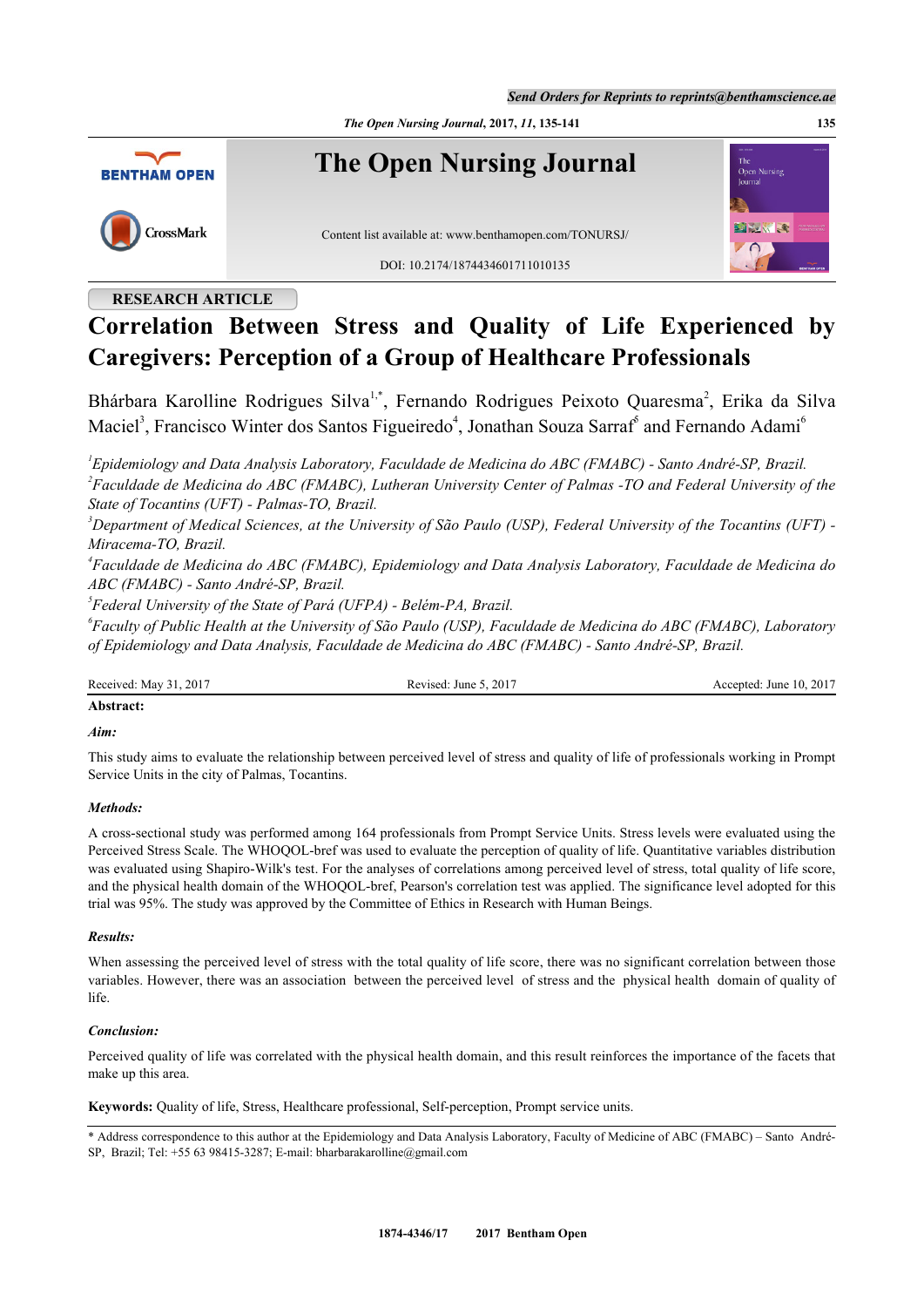### **1. INTRODUCTION**

Stress among healthcare professionals has been observed as an occupational risk factor in Brazilian and American professional sectors [[1\]](#page-5-0).

Faced with stressors, an individual experiences increasing stress. This process may become a risk if the body does not reestablish homeostasis as a mechanism to adapt to such stressors [[2\]](#page-5-1). Emotional exhaustion, general fatigue, and physical waste are consequences that may lead to Burnout Syndrome or Occupational Burnout Syndrome [\[3](#page-5-2), [4](#page-5-3)].

Prompt Service Units (PSU) are health centers designed to deal with diseases of intermediate complexity, hierarchically allocated in between the Basic Health Unit and the Hospital Network. They are characterized by a closed environment and keeping close contact with human suffering, pain, and death, its constant attention leading, inevitably, to quality of life repercussions [\[5](#page-5-4), [6](#page-5-5)].

On health evaluations, the identification of perceived stress has become an important variable considered for occupational health diagnosis [\[7,](#page-5-6) [8\]](#page-5-7) and presents itself as a point for feasibly elaborating more efficient interventional strategies [\[9](#page-5-8)].

Besides, health professions occupy a prominent place when evaluating stress regarding labor dynamics [[10,](#page-5-9) [11\]](#page-5-10). There are negative repercussions for employees' health and for the quality of assistance provided [\[12](#page-5-11)].

In this context, one must consider the fact that the lifestyle has become renowned as one of the most important determinants of health and quality of life of individuals and communities [[13\]](#page-5-12), so the relevance of this work is clear as stressors in the work of these professionals are the main precursor of a negative perception of one's quality of life.

Thus, the present article aims to discuss the relationship between the perceived amount of stress and the quality of life of PSU working professionals in the city of Palmas, Tocantins.

## **2. MATERIALS AND METHODS**

A cross-sectional study performed with a team of 164 multidisciplinary participants present at the PSU of the city of Palmas, Tocantins' capital, was approved by the Committee of Ethics in Research with Human Beings, under the identification of do CAAE 07564412.0.00005516.

The initial sample included all the professionals of the Palmas Pronto Care Units, approximately 250 professionals. However, among the exclusion criteria were those who were on vacation, who did not respond correctly to the questionnaires, who refused to sign the Free and Informed Consent Term, and/or who were not found within the data collection period stipulated by the researchers. A total of 164 professionals participated in the study.

The city has 39 Primary Healthcare Units and 2 PSUs, one of which is located in the northern region and the other in the southern region. All participants were multidisciplinary professionals with Higher Educational Level (Physician, Nurse, Dentist, Social Assistant, and Pharmacist), Technical Level (Nursing Technician, Dental Assistant, Laboratory Technician, and X-Ray Technician), and Medium Level (Security Guard, Administrative Assistant, General Services Assistant, and Stretcher Bearer). Professionals who answered less than 20% of the questions asked or who refused to take part in the trial were excluded from the research.

The professionals were invited to participate in the study, which took the form of an interview, in the workplace after explaining the objective and asking them to sign the Free and Informed Consent Form.

Sociodemographic variables evaluated were sex, profession, PSU, employment relationship, working hours, service time, number of workplaces, and income.

The Perceived Stress Scale - The Stress Perception Scale has demonstrated reliability and evidence of validity regarding actions of risk and health perception. It was proposed to evaluate stress from thoughts and feelings related to the events occurring in the last 30 days as a global measure. Composed of 10 multiple choice questions, it was to evaluate individual general stress [[14\]](#page-5-13).

To evaluate perceived quality of life, an instrument validated by the World Health Organization (WHO), the WHOQOL-bref, was used [[15,](#page-6-0) [16\]](#page-6-1). It is composed of 26 items, 2 questions of which are broad and the other 24 are divided into 4 different domains: 1-physical health, 2-psychological health, 3-social relationships, and 4-environment [\[17](#page-6-2)]. The results were stratified for each domain with the understanding that the original division is a characterization of various aspects of one's quality of life.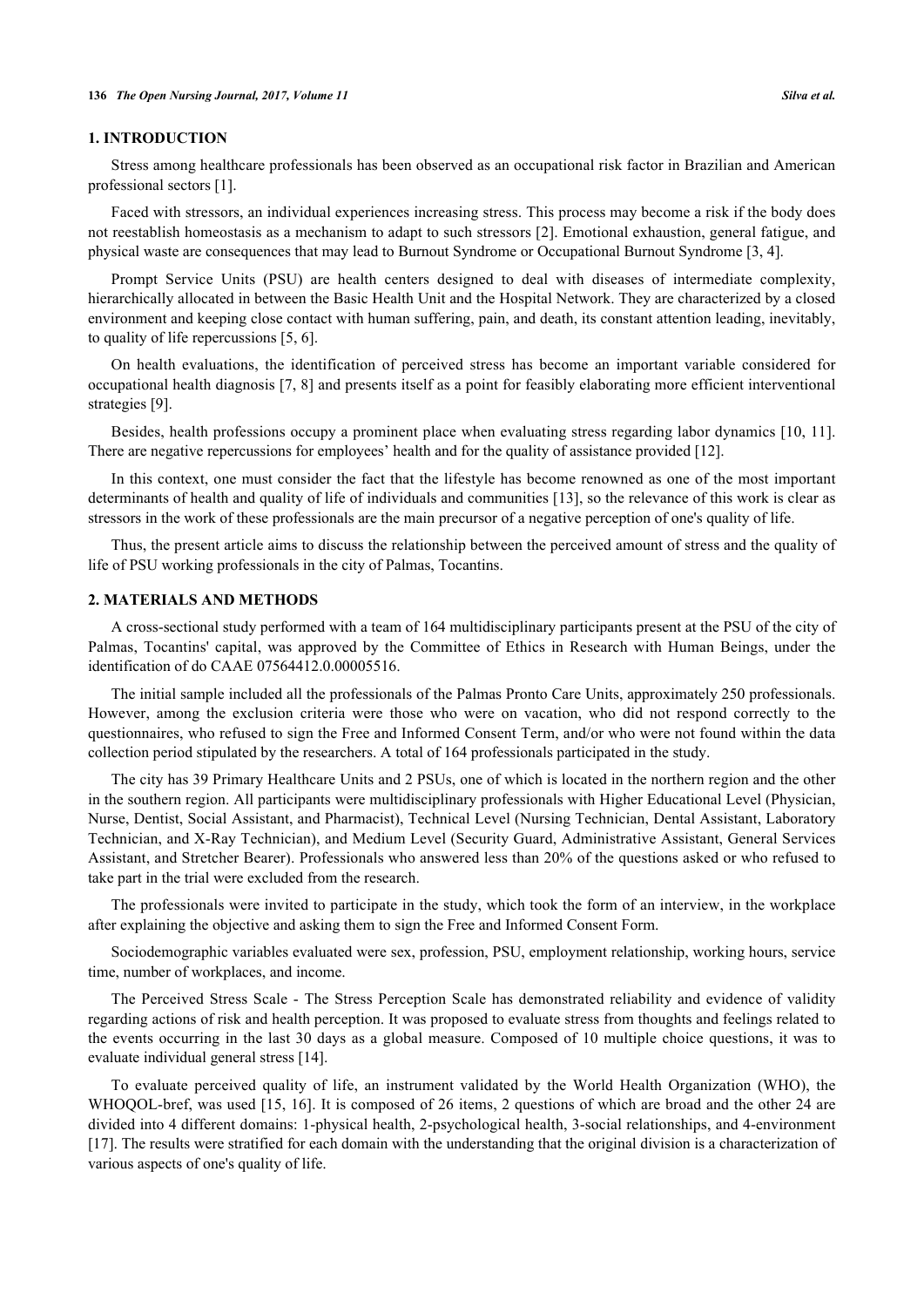Qualitative variables were described by absolute and relative frequency. The distribution of quantitative variables was evaluated using the Shapiro-Wilk test. For the domains that did not present normal distribution, score cubic transformation was used; quadratic transformation was used for total quality of life score.

Aiming to analyze correlation between the perceived level of stress, total quality of life score, and the physical health domain of the WHOQOL-bref, Pearson's correlation test was applied. The significance level adopted for this trial was 95%. The statistical software utilized was Stata 11.0.

## **3. RESULTS**

In this study, 164 participants took part in the trial. The mean age was  $38.13$  years (SD = 9.97). Sociodemographic characteristics, profession, PSU in which the participant works, employee relationship, service time, number of places worked, income, and professional level are available in (Table **[1](#page-2-0)**).

<span id="page-2-0"></span>**Table 1. Characterization regarding sex, PSU unity of work, employee relationship, service time, number of places worked, income and educational level.**

| <b>Characteristics</b>     | $\mathbf n$    | $\mathbf{0}_{\mathbf{0}}^{\prime}$ |
|----------------------------|----------------|------------------------------------|
| Gender                     |                |                                    |
| Male                       | 58             | 35.3                               |
| Female                     | 106            | 64.6                               |
| <b>Level of schooling</b>  |                |                                    |
| Higher level               | 55             | 33.53                              |
| Technical level            | 90             | 54,88                              |
| Middle level               | 19             | 11,59                              |
| Profession                 |                |                                    |
| Nurse                      | 35             | 21.34                              |
| <b>Technical Nurse</b>     | 61             | 37.19                              |
| Physician                  | 10             | 6.09                               |
| Dentist                    | $\overline{4}$ | 2.43                               |
| Dental Assistant           | $\overline{4}$ | 2.43                               |
| Social Assistant           | $\overline{4}$ | 2.43                               |
| Laboratory Technician      | $\mathbf{1}$   | 0.60                               |
| X-Ray Technician           | $\overline{4}$ | 2.43                               |
| Pharmacist                 | $\overline{2}$ | 1.21                               |
| Guard                      | 5              | 3.04                               |
| Administrative Assistant   | 20             | 12.19                              |
| General Services Assistant | 10             | 6.09                               |
| Stretcher bearer           | $\overline{4}$ | 2.43                               |
| <b>Unidade UFPA</b>        |                |                                    |
| PSU North                  | 107            | 65.20                              |
| PSU South                  | 57             | 34.80                              |
| Employment relationship    |                |                                    |
| Gazetted                   | 139            | 84.80                              |
| Hired                      | 25             | 15.20                              |
| <b>Service Time</b>        |                |                                    |
| $< 1$ year                 | 67             | 40.85                              |
| 1 to 5 years               | 23             | 14.02                              |
| 6 to 10 years              | $26\,$         | 15.85                              |
| 11 to 19 years             | 48             | 29.26                              |
| Number of Workplaces       |                |                                    |
| One                        | 72             | 43.9                               |
| Two                        | 75             | 45.7                               |
| Three                      | 17             | 10.4                               |
| Income                     |                |                                    |
| Not discriminated          | 20             | 12.19                              |
| 790,00 to 5.000,00         | 98             | 59.75                              |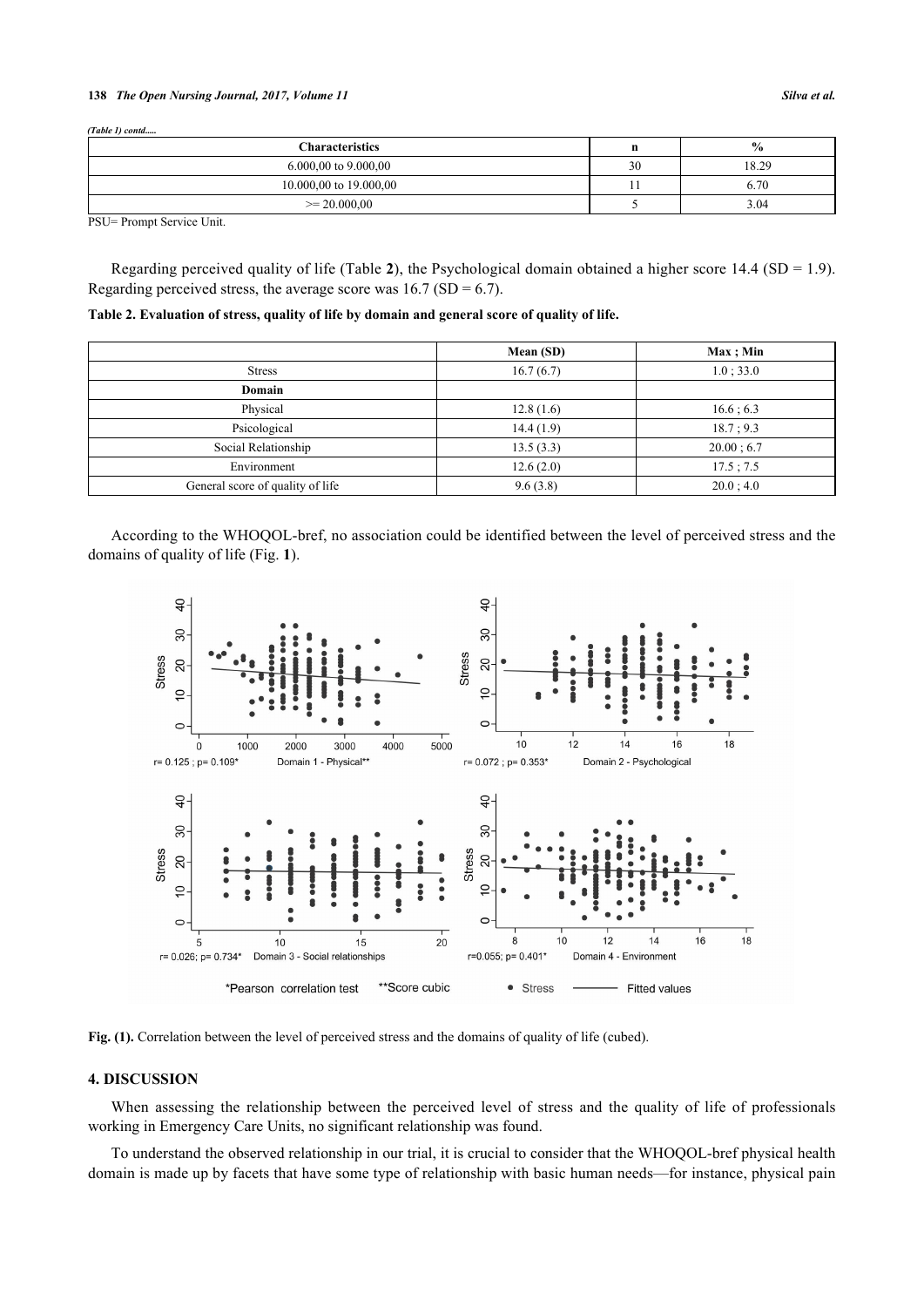#### *Stress and Quality of Life of Healthcare Professionals The Open Nursing Journal, 2017, Volume 11* **139**

and discomfort, energy and fatigue, sleep and rest, daily life activities, dependence on medications or treatment, and work capacity [[18\]](#page-6-3).

It is a fact that painful and/or uncomfortable situations may negatively reflect on one's quality of life, increasing stress levels. Besides, nursing professionals (majority in this trial  $n = 96$ ) often experience back pain and musculoskeletal injuries, often due to the posture adopted during the work activity[[1\]](#page-5-0).

Regarding energy and fatigue, it has been observed that most of the stressors of healthcare professionals originate with characteristics of the work environment, especially overcrowding, poor working conditions, lack of materials, and work overload [[18,](#page-6-3) [19\]](#page-6-4).

These circumstances, along with working in shifts, which leads to a decline in performance [\[20](#page-6-5)], and the practice of accumulating more than one job[[21](#page-6-6)] to increase the income, create overwork, tiredness, lack of adequate rest, musculoskeletal pain [[22\]](#page-6-7), and, inevitably, decreased energy and increased fatigue as a consequence of stress.

During a considerable part of his or her life, the employee who works in shifts goes in the opposite direction of the "daytime society," not only during night shifts but also in the daytime and on weekends and holidays [\[20\]](#page-6-5). This affects one's energy level, working capacity, and daily life activities [[21\]](#page-6-6).

Furthermore, impairment of the quality of life of healthcare professionals can influence the quality of service delivery, bringing losses across organizational dynamics, including to the patients [[18\]](#page-6-3).

In an integrative review study, it was observed that physical exercise, massage therapy, music, and relaxation have been used as coping strategies against labor-related stressors in healthcare professionals [[1\]](#page-5-0).

Aid and social support have also been associated with reduced levels of stress in health professionals, especially the support of supervisors [\[19](#page-6-4)]. Another alternative that has been reported is the possibility of reducing working time for healthcare professionals [\[23](#page-6-8)], one action that, in Brazil, can encourage adherence to more than a working relationship and have a reverse effect on the indicators assessed.

Among the interventions, emphasis is being given to physical exercise programs because they contribute strategies for improving quality of life and mental health and reducing stress and anxiety in the short term and for reducing depression and mood alternations and improving self-esteem in the long term [[24\]](#page-6-9).

In a review study that evaluated studies whose aim was to draw a relationship between physical activity and a positive perception of quality of life, it was observed that there is a positive association between these variables and that this relationship is independent of the domains of Quality of Life analyzed [[25\]](#page-6-10).

Regular physical activity appears to be related to lower stress levels in workers [\[26](#page-6-11), [27](#page-6-12)] and healthcare professionals working in the emergency care network [[6\]](#page-5-5).

Thus, since the physical health domain has been the most affected by healthcare professionals' working conditions [\[22](#page-6-7)], it is understood that an alternative would be to encourage the practice of regular physical activity to improve perceived quality of life.

However, it is important to highlight some limitations related to this study, regarding sample selection, data related to the practice of physical activity, amount of absences from work by stress, factors such as salary income of professionals can significantly alter the quality of life of these professionals, while physicians claim to have a higher total income than nurses, taking into account Since most of the time the workload of nurses is greater than that of physicians, has more employment ties and is more susceptible to emotional discharges, due to the fact that they receive less than other professionals because of the work done, consequently, altering the quality of life [\[18](#page-6-3), [28](#page-6-13)].

## **CONCLUSION**

Results indicate an association between physical health and the stress perception regarding healthcare professionals. As the scores of the physical domain facets diminish, the perceived stress levels increase, which leads to the conclusion that investing in actions considering the items that make up the facets of the physical domain can favor the promotion of health professionals; in this context, regular physical activity can be an interesting measure.

It is important to emphasize the need for continuity of studies about quality of life in this population. Moreover, interventions to improve quality of life prevent future expenses with professionals removed from work because of disease and, consequently, improve patient care. Therefore, the quality of life at work corresponds to the values of a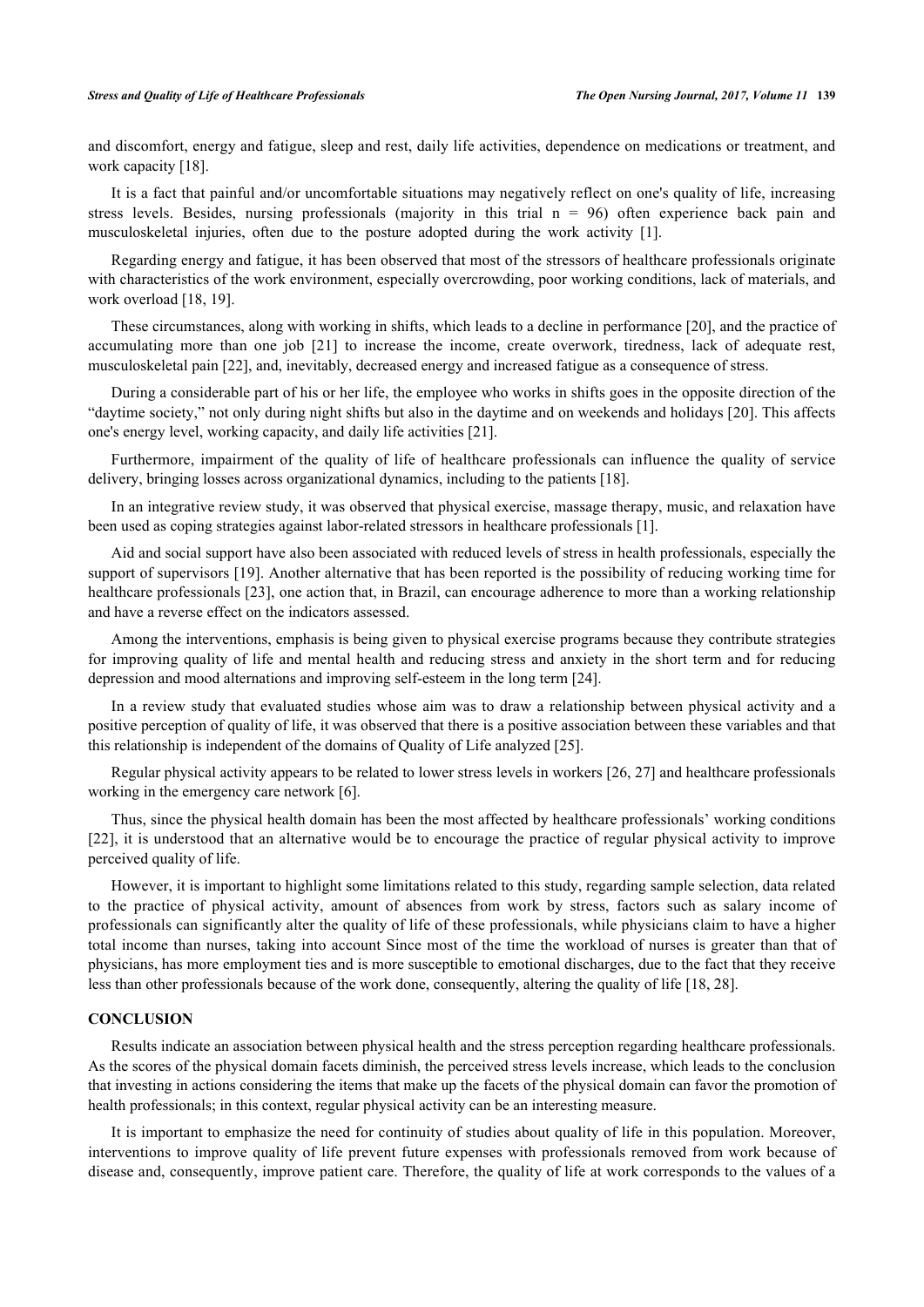more humane and healthy life.

# **ETHICS APPROVAL AND CONSENT TO PARTICIPATE**

Not applicable.

## **HUMAN AND ANIMAL RIGHTS**

No Animals/Humans were used for studies that are base of this research.

# **CONSENT FOR PUBLICATION**

Not applicable.

## **CONFLICT OF INTEREST**

The authors declare no conflict of interest, financial or otherwise.

# **ACKNOWLEDGEMENTS**

Declared none.

## **REFERENCES**

<span id="page-5-0"></span>[1] Ribeiro RP, Martins JT, Marziale MH, Robazzi ML. O adoecer pelo trabalho na enfermagem: uma revisão integrativa. Rev Esc Enferm USP 2012; 46(2): 495-504.

[\[http://dx.doi.org/10.1590/S0080-62342012000200031\]](http://dx.doi.org/10.1590/S0080-62342012000200031) [PMID: [22576557](http://www.ncbi.nlm.nih.gov/pubmed/22576557)]

- <span id="page-5-1"></span>[2] Rosario CAR, Lopes AM, Pereira FF, da Costa FM. Avaliação do estresse entre enfermeiros que atuam na Estratégia Saúde da Família de Montes Claros. Renome 2015; 4(1): 3-14.
- <span id="page-5-2"></span>[3] Gouveia VV, Oliveira GF, Mendes LA, Souza LE, Cavalcanti TM, Melo RL. Escala de avaliação da fadiga: adaptação para profissionais da saúde. Revista Psicologia Organizações e Trabalho 2015; 15(3): 246-56. [\[http://dx.doi.org/10.17652/rpot/2015.3.594\]](http://dx.doi.org/10.17652/rpot/2015.3.594)
- <span id="page-5-3"></span>[4] Almeida LA, de Souza Medeiros ID, de Barros AG, Martins CC, Santos VE. Fatores geradores da Síndrome de Burnout em profissionais da saúde Generating factors of Burnout Syndrome in health professionals. Revista de Pesquisa: Cuidado é Fundamental Online 2016; 8(3): 4623-31.

[\[http://dx.doi.org/10.9789/2175-5361.2016.v8i3.4623-4628](http://dx.doi.org/10.9789/2175-5361.2016.v8i3.4623-4628)]

- <span id="page-5-4"></span>[5] BRASIL Ministério da Saúde portaria nº 342 de 4 de março de 2013 Redefine as diretrizes para implantação do componente Unidade de Pronto Atendimento (UPA 24h) em Conformidadecom a Polílica Nacional de Atenção às Urgências, e dispõe sobre incentivo financeiro de investimento para novas UPA 24h (UPA Nova) e UPA 24h ampliadas (UPA Ampliada) e respectivo incentivo financeiro de custeio mensal Diário oficial [da] União, Brasília, DF. 2013.
- <span id="page-5-5"></span>[6] Freire CB, Dias RF, Schwingel PA, *et al.* Quality of life and physical activity in intensive care professionals from middle São Francisco. Rev Bras Enferm 2015; 68(1): 21-26, 26-31. [PMID: [25946491\]](http://www.ncbi.nlm.nih.gov/pubmed/25946491)
- <span id="page-5-6"></span>[7] Cohen S, Kamarck T, Mermelstein R. Stress Global Measure Perceived. J health Soc Behav 1983; 24(4): 385-96.
- <span id="page-5-7"></span>[8] Reis RS, Petroski EL, Lopes AS. Measures of the physical activity: revision of methods. RevBras cineantropom Desempenho Hum 2000; 2(1): 89-96.
- <span id="page-5-8"></span>[9] Maciel ES, Kimiesavay-Da-Silva L, Galvão JA, *et al.* Availability of fish in Brazilian households: Analysis of data from the 2008-2009 survey of family budgets. Int J Appl 2014; 4(4): 102-10.
- <span id="page-5-9"></span>[10] Barroso ML, de Oliveira GF, de Carvalho AC, Batista HM, de Menezes Silveira GB. Estresse e uso de álcool em enfermeiros que trabalham em urgência e emergência. Cadernos de Cultura e Ciência 2015; 13(2): 60-75.
- <span id="page-5-10"></span>[11] Silva B, Zica M, Barbosa T, Quaresma F, Sonati J, Maciel E. Percepção da qualidade de vida, estresse, nível de atividade física e cronotipo em grupo de enfermeiros das Unidades de Pronto Atendimento do Brazil. Revista da UIIPS 2016; 4(2): 103-13.
- <span id="page-5-11"></span>[12] Oliveira FP, Mazzaia MC, Marcolan JF. Symptoms of depression and intervening factors among nurses of emergency hospital services. Acta Paul Enferm 2015; 28(3): 209-15. [\[http://dx.doi.org/10.1590/1982-0194201500036](http://dx.doi.org/10.1590/1982-0194201500036)]
- <span id="page-5-12"></span>[13] Malta DC, Szwarcwald CL. Lifestyles and chronic non-transmissible diseases of the Brazilian population according to the National Health Survey: balance of the main results. Sao Paulo Med J 2015; 133(4): 286-9. [\[http://dx.doi.org/10.1590/1516-3180.2015.13340308](http://dx.doi.org/10.1590/1516-3180.2015.13340308)] [PMID: [26517145](http://www.ncbi.nlm.nih.gov/pubmed/26517145)]
- <span id="page-5-13"></span>[14] Cohen S, Kamarck T, Mermelstein R. A global measure of perceived stress. J Health Soc Behav 1983; 24(4): 385-96. [\[http://dx.doi.org/10.2307/2136404\]](http://dx.doi.org/10.2307/2136404) [PMID: [6668417](http://www.ncbi.nlm.nih.gov/pubmed/6668417)]